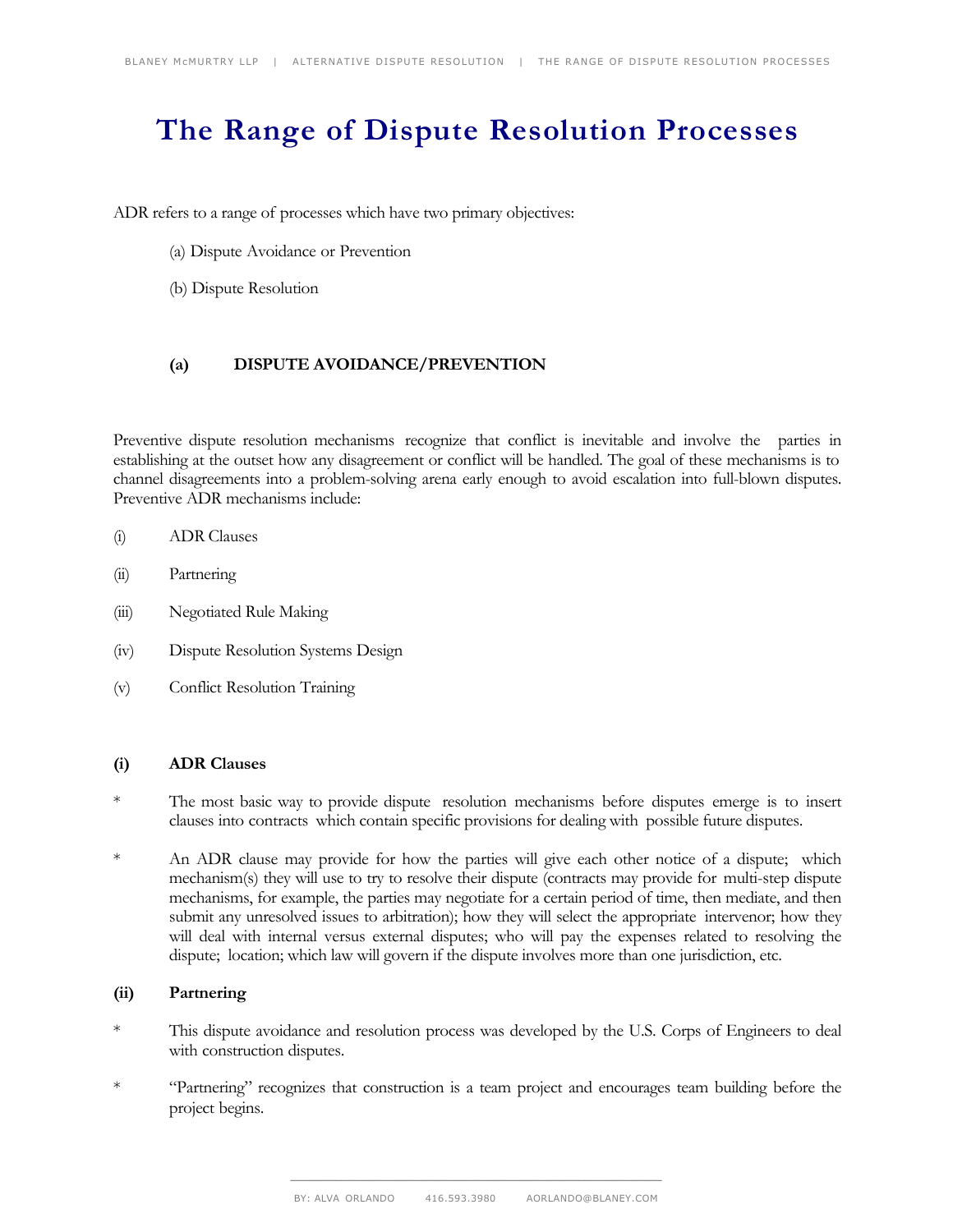- \* A neutral facilitates team building sessions with several goals in mind: establishing relationships and developing trust between the various players (architect, general contractor, subcontractors, material suppliers etc.); and producing a charter which commits each signatory to completing the job on time and on (or under) budget and which contains a dispute resolution framework with time frames.
- \* If the parties cannot negotiate an agreement between themselves, a "project mediator," who is usually named in the charter, is asked to convene a mediation.

## **(iii) Negotiated Rule-making**

- A broad concept encompassing all processes (facilitation, negotiation, mediation...) in which a rulemaker, usually a government department, incorporates input from all those with an interest in a proposed rule or regulation into the substance of the rule.
- \* The term may be extended beyond the government context to any negotiation focusing on the structuring of future relations between the parties.

# **(iv) Dispute Resolution Systems Design**

- \* A diagnostic intervention into an organization or system to identify the nature of disputes, and to analyze underlying conflict so that dispute resolution mechanisms can be designed or improved to ensure that future disputes are settled effectively and efficiently.
- \* Systems design typically involves four stages:
	- (1) **Diagnose** the nature of disputes and the underlying conflict;

(2) **Design** processes to be used in resolving disputes by focusing on whether, when, and how to incorporate dispute resolution processes into the conflict management system (this is done with the participation of all affected stakeholders);

(3) **Implement** the new system through education about the program and training in the skills necessary to use it successfully, by allocating the necessary resources to permit the operation of the program, and by modifying it based on ongoing feedback from the individuals affected; and

(4) **Evaluate** the program using such criteria as efficiency (cost and time); effectiveness (nature of outcomes, durability of resolutions, impact on environment); satisfaction (of users with process and outcome); functional organization (co-ordination and sufficiency of resources to implement program; guidelines, procedures, standards...); service delivery (access to system, selection of cases); and program quality (training and education, selection and competence of neutrals).<sup>1</sup>

#### **(v) Conflict Resolution Training**

 $\overline{a}$ 

<sup>1</sup> Costantino, Cathy A. and Christina Sickles Merchant. Designing Conflict Management Systems (San Francisco: Jossey-Bass Inc., 1996).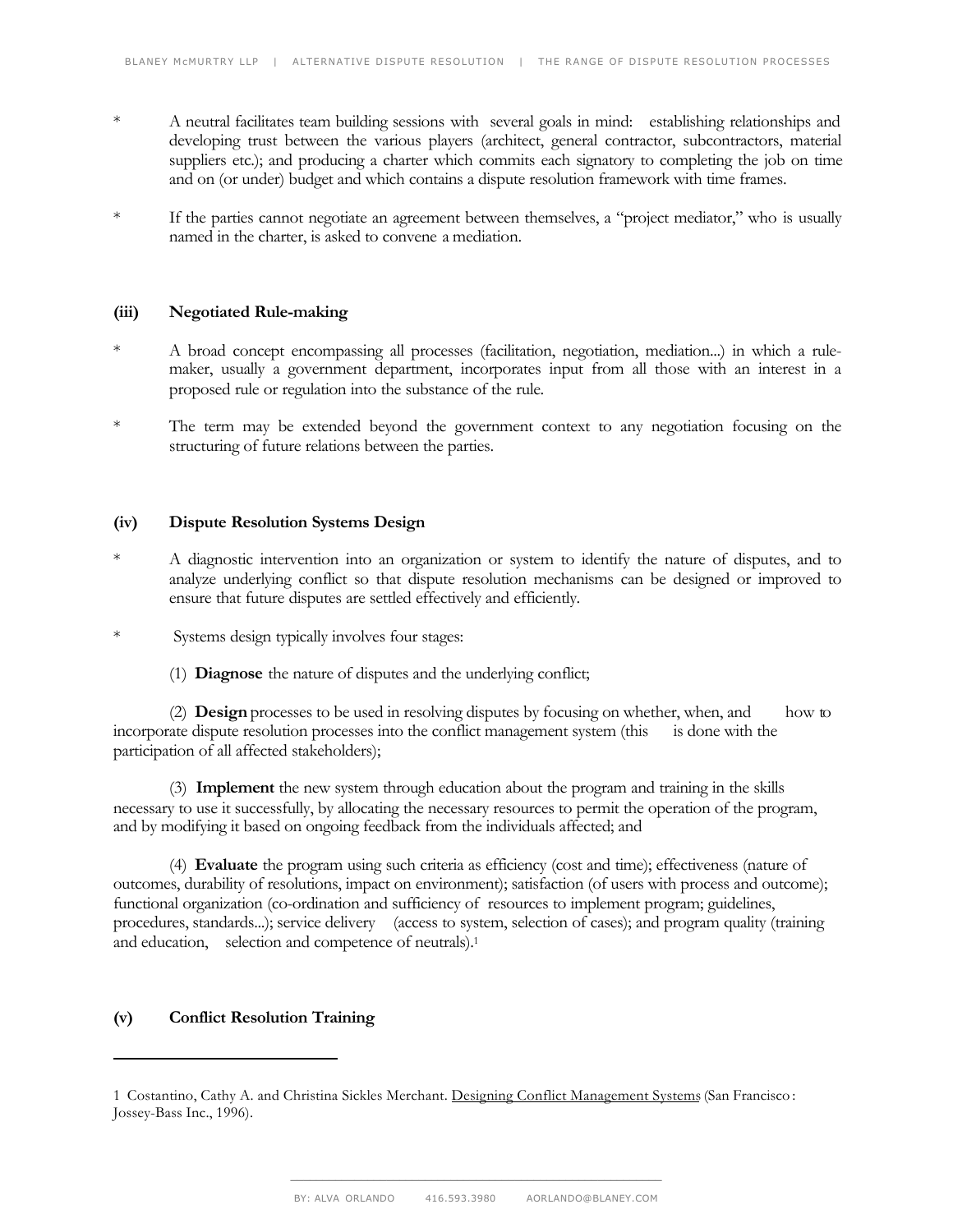- \* Organizations are increasingly training their staff in conflict management techniques with a view to improving both internal relationships and relationships with consumers, and reducing the time and costs of resolving conflict.
- \* Training is typically reflective and skills based: increasing awareness of the nature and sources of conflict; individual and institutional responses to conflict; potential choices in conflict management; improving communication skills; developing negotiation techniques; and learning mediation practices.

## **(b) DISPUTE RESOLUTION**

Dispute resolution processes should be thought of as a complement to litigation, rather than as an alternative to it. Dispute resolution options can be viewed as falling along a continuum ranging from the least invasive where the parties retain the most control over the process and outcome (such as negotiation and mediation) to the most invasive where the parties have little control over the process and outcome (such as arbitration).

These processes include:

- (i) Fact-finding
- (ii) Negotiation
- (iii) Facilitation
- (iv) Conciliation
- (v) Mediation
- (vi) Med-arb
- (vii) Arb-med
- (viii) Early Neutral Evaluation
- (ix) Mini-trial
- (x) Summary Jury Trial
- (xi) Arbitration

#### **(i) Fact-finding**

- \* A process in which a designated person determines facts relevant to a dispute**.**
- \* The fact-finder may be selected by the parties or provided by a public body and may be an expert or a neutral third person.
- \* Prior to the fact-finding, the parties decide whether the results are to be treated as conclusive or advisory.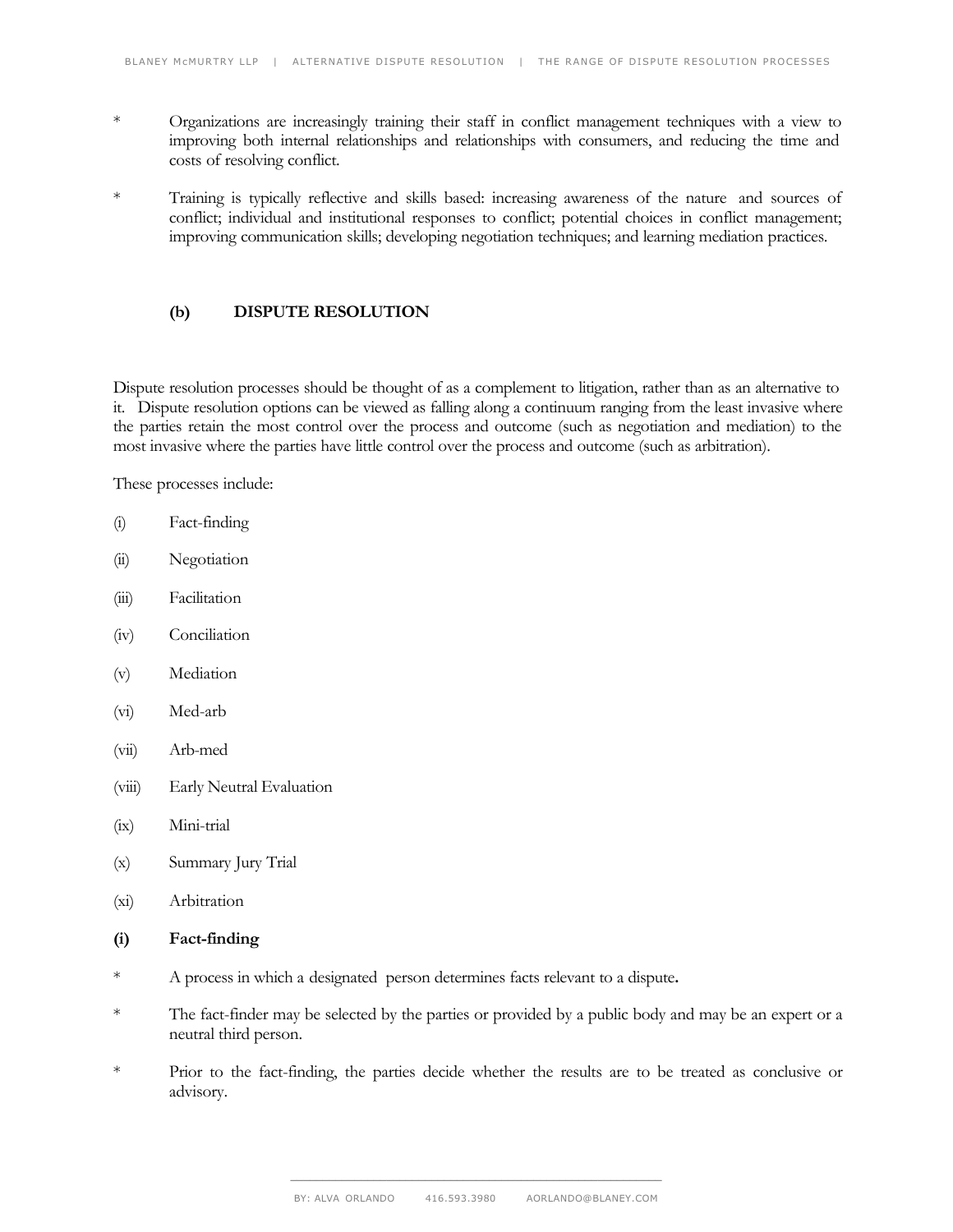- \* Fact-finding is often used to gather information and to address scientific or technical issues.
- \* Fact-finding may be used in conjunction with other dispute resolution processes such as negotiation, mediation, or arbitration.

#### **(ii) Negotiation**

- \* A process in which parties communicate directly or indirectly (through representatives) for the purpose of reaching an agreement.
- \* Negotiation may be based on legal rights and/or interests (underlying values, concerns, needs, desires and fears).
- \* Approaches to negotiation include competitive (win-lose) and principled (win-win) negotiation.

# **(iii) Facilitation**

- \* A non-binding process in which a neutral third person, the facilitator, manages the discussion between parties (usually a group) to assist them in problem-solving and decision-making.
- \* The facilitator's main task is typically to help a group to increase its effectiveness by improving its process (i.e., how members talk to each other, how they identify and solve problems, how they make decisions, and how they handle conflict).
- \* The facilitator has no decision-making authority.
- \* Types of facilitation include: **basic facilitation** in which a facilitator helps a group temporarily improve its process long enough to solve a specific, substantive problem; and **developmental facilitation** in which a facilitator helps a group to learn how to continually improve its process so that it can generally solve problems more effectively.

# **(iv) Conciliation**

- \* An informal process in which a third party is positioned between the parties to create a channel for communication by conveying messages between the parties (also called "shuttle diplomacy").
- \* The goal of conciliation often includes identifying common ground with a view to re-establishing direct communications between the parties.
- \* This term is often interchanged with mediation, however, a conciliator generally takes a more passive role than a mediator.
- \* The conciliator may prepare a report describing the scope of the agreement and disagreement.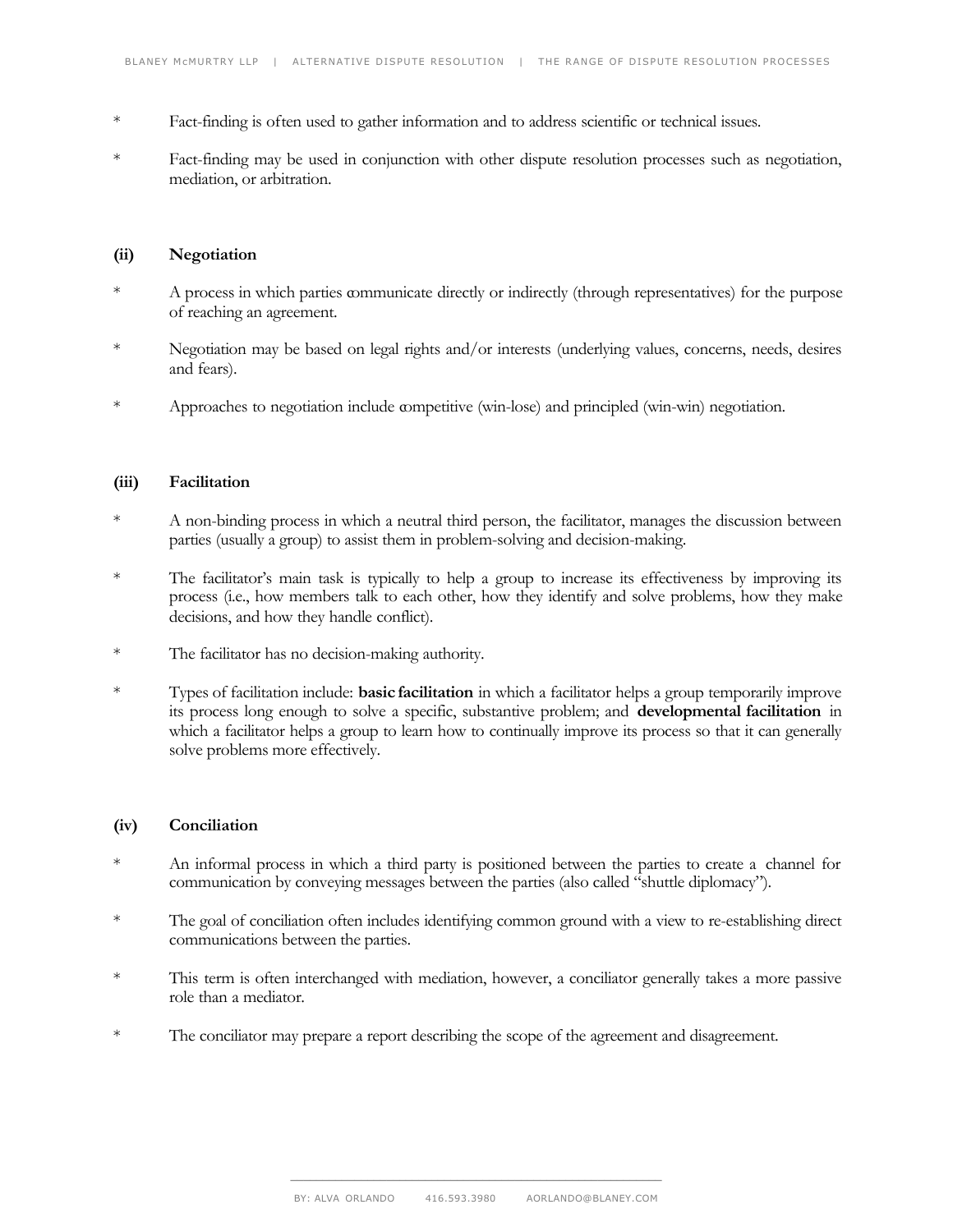### **(v) Mediation**

- An assisted negotiation in which an impartial person, the mediator, assists disputing parties to try to reach a voluntary, mutually acceptable resolution of some or all of the issues in dispute.
- \* Participation may be voluntary (by private agreement) or mandatory (under a contract or through a public program like court-connected mediation).
- \* The process may involve counsel but direct communication between the parties is often encouraged.
- \* Settlement discussions are generally confidential and without prejudice.
- \* The mediator has no power to impose a decision or make findings of liability or responsibility- settlements are crafted by the parties and are reached in a consensual manner.
- \* Models of mediation include **rights-based or evaluative mediation** wherein the mediator evaluates the claims or rights of the parties having regard to the applicable legal rules, and **interest-based or** facilitative mediation wherein the mediator's task is to assist the parties to resolve their "joint problem" through facilitating communication and creative problem-solving.
- \* Settlements may be incorporated into a binding agreement between the parties.

#### **(vi) Med-arb (Mediation-arbitration)**

- \* This process commences as a mediation of a dispute by a neutral third party.
- \* If the dispute is not resolved through mediation, the third party assumes the role of arbitrator and imposes a (typically binding) decision upon the parties.
- \* To avoid potential bias, a different person may be selected as arbitrator-- one who has not been privy to confidential and "without prejudice" communications made during mediation.

#### **(vii) Arb-med (Arbitration-mediation)**

- This process commences as an arbitration in which a mutually acceptable third party conducts a hearing and renders a decision.
- The decision is placed in a sealed envelope and the parties try to settle their differences through mediation.
- \* If the parties fail to reach an agreement through mediation, the sealed envelope is opened and the parties are bound by the decision of the arbitrator.

# **(viii) Early Neutral Evaluation**